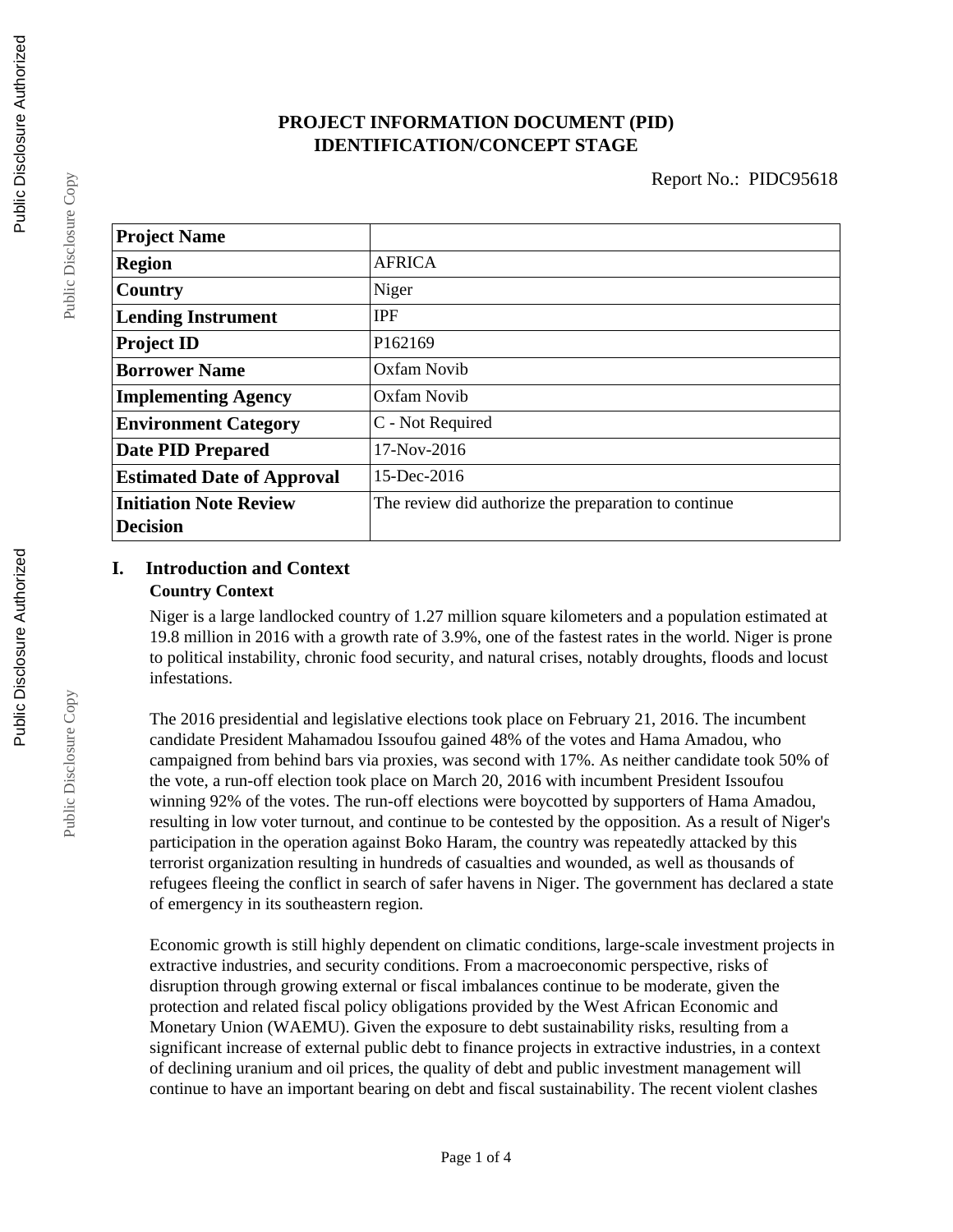between Boko Haram and the Nigerian army have displaced over 115,000 people from Nigeria into Niger. Refugees are concentrated in Diffa, a region suffering from food insecurity and which is currently experiencing an unprecedented humanitarian crisis. In response, the government of Niger has put forward a contingency plan of \$40 million and requested the assistance of development partners including the World Bank.

#### **Sectoral and Institutional Context**

In spite of an increased national budget of USD 450 billion in 2005 to 1,732 billion in 2015, the government of Niger has not been able to translate a bigger budget into increased human development levels. As a result of inefficiencies in the budget allocation and expenditure, citizens have not seen an increase in greater access to basic social services (e.g. access to healthcare, education, food, water and sanitation).

In Niger, the fiscal system is characterized by: a) heavily centralized decision-making on expenditure, with priorities set by the executive branch with little citizen or sub-national government input; b) low levels of social spending that fall below internationally agreed levels; c) weak spending of budgeted allocations and; d) limited institutional capacity to transform resources into essential basic services for the population.

Other challenges include:

1) Problems of access to information and limited participation of civil society organizations (CSO) and citizens in the national and local budget process. This means that budget processes do not adequately respond to the needs of society. The low level of information about -- and participation in -- the national budgetary process mean that regional and locally elected officials are unable to fulfil their representative duty toward their electorate. As a result, these elected officials have limited capacity to contribute constructively to the national budget processes.

(2) Weak capacity of other governmental officials and institutions that should act as a check on and approve the budget, such as Municipal Councils and the National parliament. These institutions are also unable to turn the allocated resources into provision of essential services for the most vulnerable in society. As a result, public finances are poorly managed which in many cases has led to increased corruption.

(3) Currently, the Audit Office (Court des Comptes) exercises administrative control over the budget and government accounts, however, it does not connect volumes of invested resources with the results achieved in terms of human development. Lack of disaggregated data means institutions lack adequate detailed sector by sector information on how money is allocated and spent in practice. These institutions also lack experience in doing result based expenditure analysis.

# **Relationship to CAS/CPS/CPF**

The proposed project is aligned with the World Bank's Country Partnership Strategy (FY13-FY 16) by directly contributing to CPSs outcomes "Improved Budget Executions and Efficiency" and "Improved Transparency of Sector Budget Allocations". More specifically, the project will contribute to both outcomes by enhancing the monitoring capacity of civil society and public sector and by creating a mechanism that facilitates state-society engagement to support more evidencebased, responsive, participatory, and accountable public decision-making. In addition, the grant will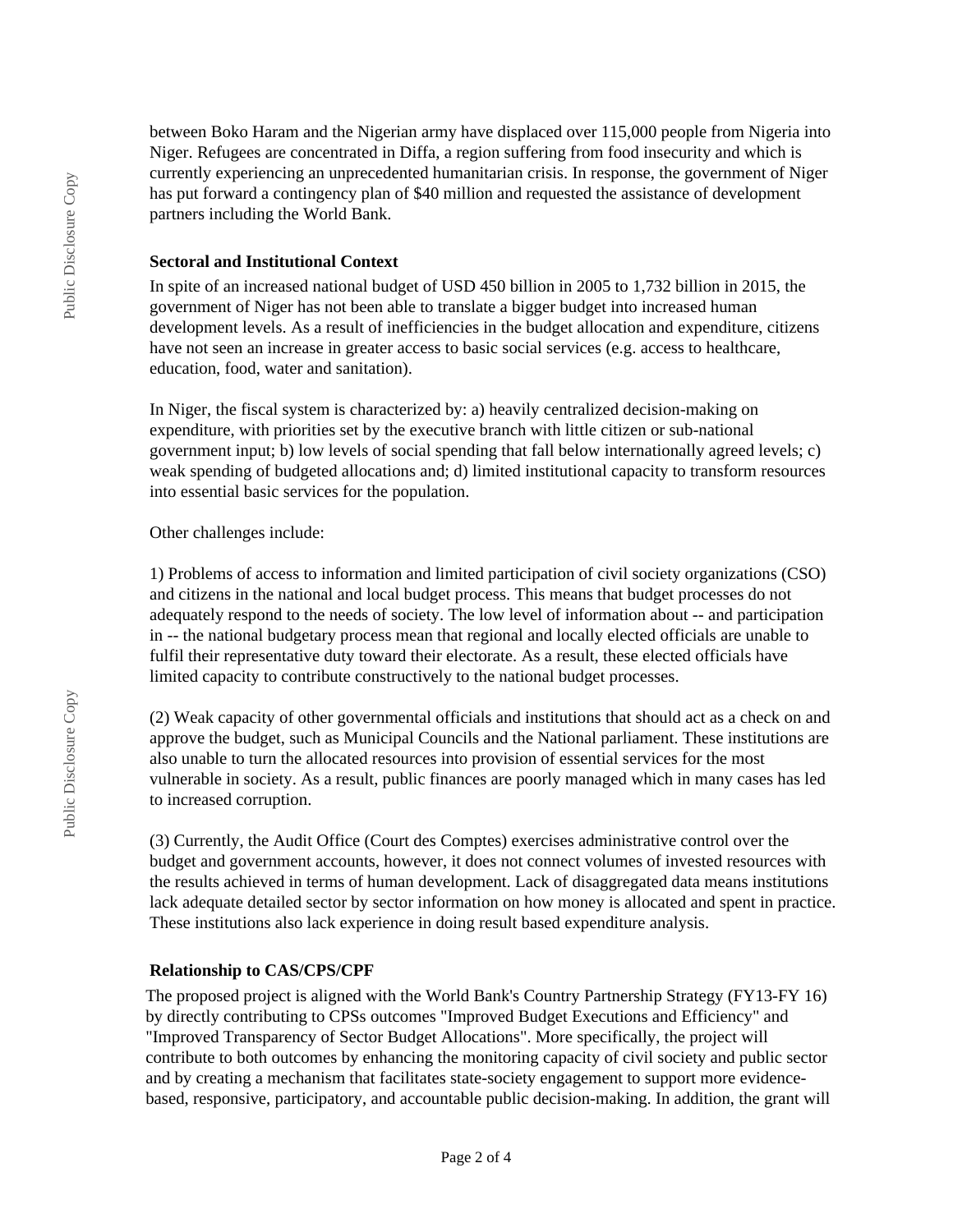contribute to achieving the overreaching development objectives of the Niger Reform Management and TA (P108253).

# **II. Project Development Objective(s)**

#### **Proposed Development Objective(s)**

Contribute to increasing public budget and basic public services' responsiveness and accountability in Niger.

#### **Key Results**

The key results of this project are:

-Increased number of regional and locally elected officials that use information produced through social accountability tools to improve their engagement with national level authorities. -Increased number of regional and locally elected officials are able to improve budgetary allocations using social accountability tools.

#### **III. Preliminary Description Concept Description**

### **IV. Safeguard Policies that Might Apply**

| Safeguard Policies Triggered by the Project    | Yes | N <sub>0</sub> | TBE |
|------------------------------------------------|-----|----------------|-----|
| Environmental Assessment OP/BP 4.01            |     | x              |     |
| Natural Habitats OP/BP 4.04                    |     | x              |     |
| Forests OP/BP 4.36                             |     | X              |     |
| Pest Management OP 4.09                        |     | x              |     |
| Physical Cultural Resources OP/BP 4.11         |     | X              |     |
| Indigenous Peoples OP/BP 4.10                  |     | X              |     |
| Involuntary Resettlement OP/BP 4.12            |     | X              |     |
| Safety of Dams OP/BP 4.37                      |     | x              |     |
| Projects on International Waterways OP/BP 7.50 |     | x              |     |
| Projects in Disputed Areas OP/BP 7.60          |     | x              |     |

# **V. Financing** *(in USD Million)*

| Total Project Cost:     | 0.8                                          | Total Bank Financing: 0 |  |
|-------------------------|----------------------------------------------|-------------------------|--|
| <b>Financing Gap:</b>   |                                              |                         |  |
| <b>Financing Source</b> |                                              | Amount                  |  |
|                         | Global Partnership for Social Accountability |                         |  |

# **VI. Contact point**

#### **World Bank**

Contact: Josef S. Trommer Title: Senior Operations Officer Tel: 473-6242